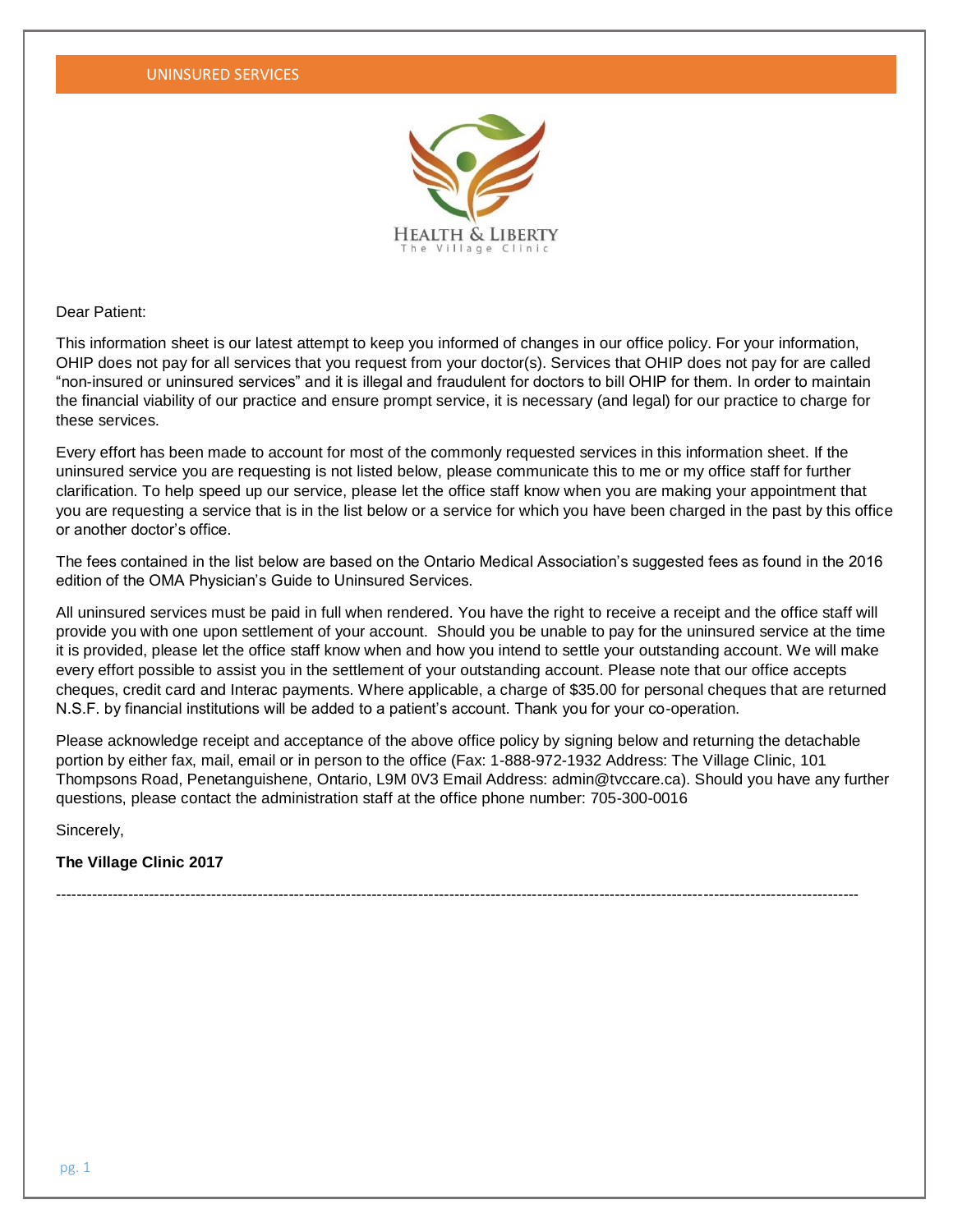## **UNINSURED/NON-INSURED SERVICES**

Physicians at The Village Clinic are committed to helping our patients with all of their health care needs. The **[Ontario](http://www.health.gov.on.ca/en/public/programs/ohip/)  [Health Insurance Plan \(OHIP\)](http://www.health.gov.on.ca/en/public/programs/ohip/)** covers most aspects of your care; however, some medical and administrative services are not covered by OHIP and require separate payment. The typical cost of such services are enumerated below and are set in line with the guidelines set by the Ontario Medical Association (OMA) and the College of Physicians and Surgeons of Ontario (CPSO).

Ontario's health Insurance Plan (OHIP) pays for most medical services but many administrative services and some medical procedures are deemed by OHIP to be not medically necessary and are therefore uninsured. It is The Village Clinic policy that these services are billable directly to the patient and payment is due on receipt of the service.

*(Excluding Examination unless otherwise noted. Cost of physical examination is \$135)*

| <b>Service</b>                                                                            | <b>Payment</b>            |
|-------------------------------------------------------------------------------------------|---------------------------|
| Missed Routine Visit (Low to moderate complexity) (24 hours cancellation notice required) | \$60                      |
| Missed Complex Visit (24 hours cancellation notice required)                              | \$120                     |
| Prescription Refills By Phone or Fax                                                      | \$30                      |
| *(Emergency Short Term Refills at Physicians Discretion Only)*                            |                           |
| <b>Driver Medical Examinations</b>                                                        | \$85                      |
| Complex Driver Medical Examinations (e.g. Additional tests/referrals required)            | \$135                     |
| One Step TB Testing & Form/School or Daycare Form                                         | \$45 & up                 |
| Two Step TB Testing & Form/School or Daycare Form                                         | \$65 & up                 |
| Telephone Advice (M.D. Available in some Emergency Situations)                            | \$30/Unit                 |
| *(For Serious Medical Emergencies, patient's should dial 9-1-1 immediately)*              |                           |
| Complex Forms with Physical Examinations Required By a Third-Party                        | \$135 & up                |
| Medical Supplies (Splints, Dressings, etc.)                                               | <b>Individual Pricing</b> |
| Transfer of Individual Records First 20 pages:                                            | \$30                      |
| Per Additional Page:                                                                      | \$0.30                    |
| <b>USB Copy of Medical Record</b>                                                         | \$50                      |
| Legal Reports, Depositions, etc.                                                          | \$300/hr                  |
| Photocopying of Lab Results/Imaging Results: (Per Page)                                   | \$1                       |
| <b>Travel Medical Advice</b>                                                              | \$55 & up                 |
| Forms Required for Volunteers at Nursing Homes/Hospitals                                  | \$30 & up                 |
| Forms Required for Commercial Weight Loss Programs                                        | \$30 & up                 |
| Illness/Return to Work Notes (Simple)                                                     | \$15                      |
| <b>Private Insurance Sickness Forms</b>                                                   | \$30 & up                 |
| Forms for Insurance Coverage of Physiotherapy, Massage Therapy, Acupuncture,              | \$35 to be paid by        |
| Compression Stockings & Orthotics (at the request of insurance company)                   | insurance company         |
| <b>Fitness Club Forms</b>                                                                 | \$30 & up                 |
| <b>Federal Tax Credit and Related Forms</b>                                               | \$50                      |
| <b>Attending Physician's Statements</b>                                                   | \$155 & up                |
| Including Disability Form (May Include Examination)                                       |                           |
| Replacement of Immunization Card                                                          | \$25                      |
| Life Insurance Death Certificate                                                          | \$50 & up                 |
| <b>Employment Insurance/Maternity Certificate</b>                                         | \$30                      |
| Day Care Application Form                                                                 | \$30                      |
| Camp Form                                                                                 | \$30                      |
| School/College/University Medical Certificate                                             | \$30                      |
| Travel Cancellation Insurance Form (with examination)                                     | \$85 & up                 |
| All Other Uninsured Services Not Listed                                                   | <b>Individual Pricing</b> |

**Continued…**